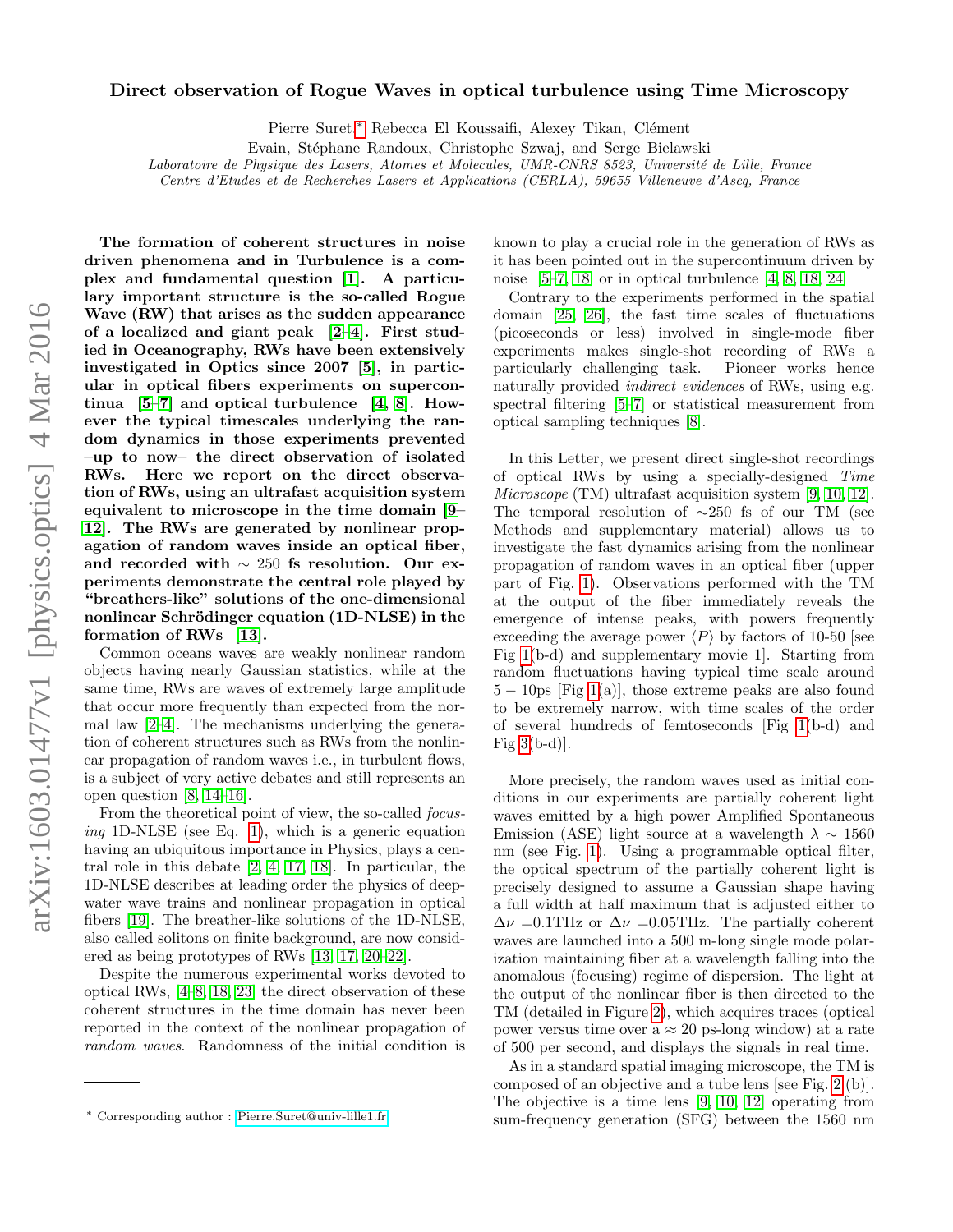

<span id="page-1-0"></span>Figure 1. Overview of Experiments (Upper part) Global strategy for the experimental observation of optical rogue waves. Incoherent light from an 1560 nm Amplified Spontaneous Emission source (ASE) is filtered by using a Programmable Optical Filter (POF) and amplified before experiencing nonlinear propagation in a polarization maintaining (PM) fiber. Random fluctuations of the output power are analyzed in single-shot with sub-picosecond resolution, using a specially designed timemicroscope, which maps the temporal evolution onto the spatial coordinate of a conventional camera (see Fig [2](#page-2-0) and Methods for details). (a-d) Typical single-shot recordings of random waves. Initial spectral width  $\Delta \nu = 0.1$ THz. (a) Initial condition. (b-d) RWs observed at the output of the fiber for mean powers  $\langle P \rangle = 0.5W$  (b),  $\langle P \rangle = 2.6W$  (c),  $\langle P \rangle = 4.W$  (d)

signal and a chirped pump pulse (at 800 nm) (see Sec. Methods). The observation in the focal plane of the tube lens is achieved by a spectrum analyser (composed of a diffraction grating, a lens and a camera). The use of this TM strategy enables to easily reach extremely high dynamical ranges (up to 40 dB, see Methods), which is a crucial point for analyzing extreme events embedded in moderate power fluctuations.

In order to quantify the emergence of RWs, we compute statistical distributions from a large amount of data recorded with the TM at the input and at the output ends of the fiber (see Sec. Methods). As expected, the probability density function (PDF) of the optical power emitted by the ASE source is systematically very close to the exponential distribution that correspond to a Gaus-sian statistics for the field [see Fig. [3.](#page-3-0)(a)] [\[8,](#page-5-5) [15,](#page-6-10) [27\]](#page-6-11). On the contrary, the PDF of light power at the output of the nonlinear fiber is found to exhibit heavy-tailed deviations from the exponential distribution, thus confirming the generation of RWs [see Fig. [3.](#page-3-0)(a)]. Moreover the PDFs demonstrate that the number of RWs having high peak power increases while the mean power  $\langle P \rangle$  of random optical waves  $(i.e.$  the strength of nonlinearity) increases [see Fig.  $3.(a)$ ].

To the best of our knowledge, experimental signals plotted in Figs.  $1.(a-d)$  and  $3.(b-h)$  represent the first direct and accurate observation of the RWs underlying these heavy tailed statistics. Starting from random light propagating with a mean power of 4 W in the fiber, huge RWs having peak power that exceeds 300 W can be observed at the output of the fiber [Fig[.3.](#page-3-0)(d) ]. From a careful analysis of the data, two typical shapes can be distinguished : isolated breather-like RWs [see Fig. [3.](#page-3-0)(b)] and more complicated structures composed of several peaks [see Fig. [3.](#page-3-0)(c)]. In order to illustrate the process of emergence of breather like RWs, we plot in Fig. [3.](#page-3-0)(e-h) different structures observed after the propagation of partially coherent waves having an initial spectral width  $\Delta \nu = 0.05$ THz and an average power  $\langle P \rangle = 0.3W$ . We have selected these structures because their shapes are strikingly similar to those found in the scenario leading to the formation of the Peregrine soliton (PS) while starting from a single hump at initial stage [\[28\]](#page-6-12). Remarkably, the power profile of the exact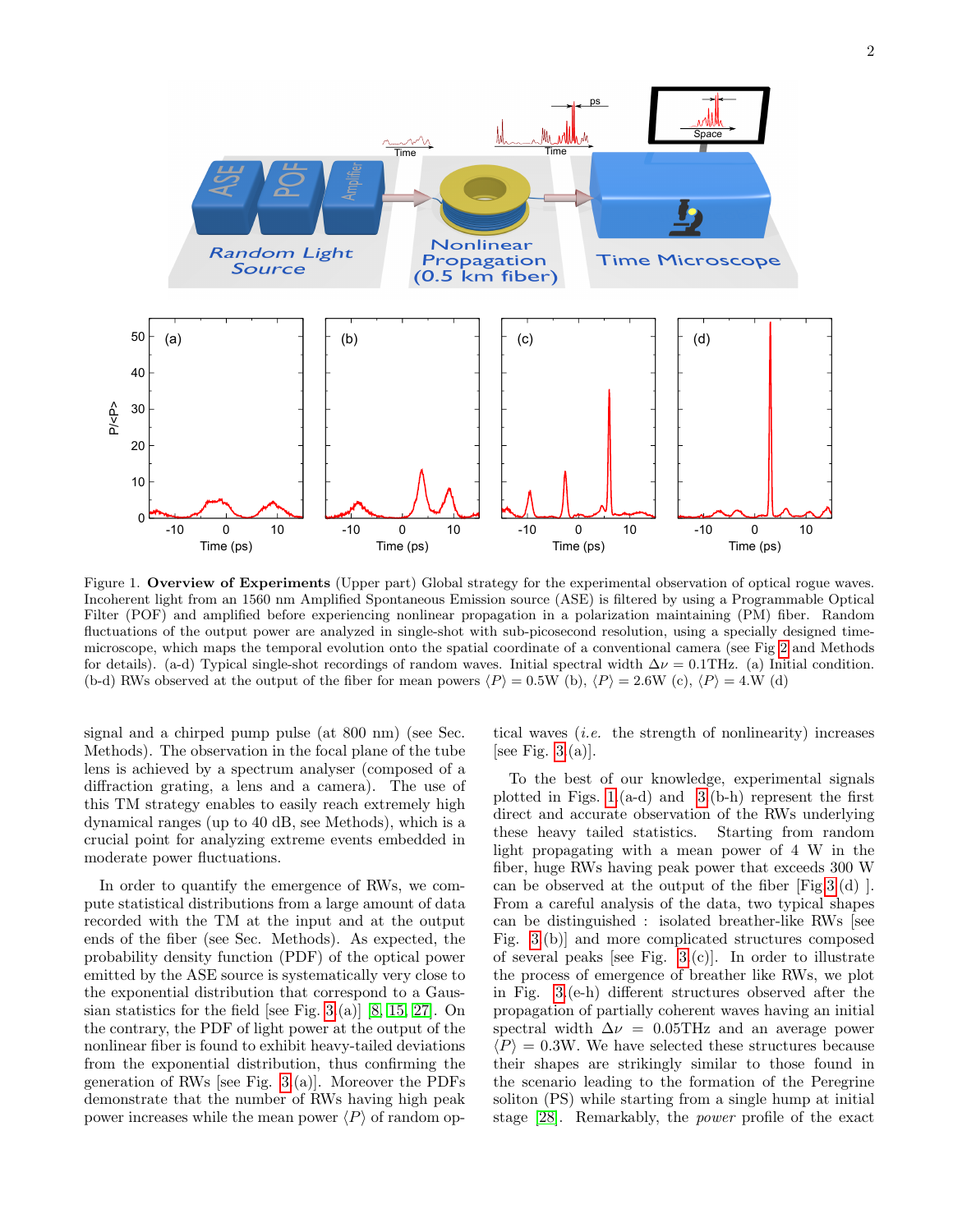

<span id="page-2-0"></span>Figure 2. Time microscope realized for the ultrafast acquisition of rogue waves. Upper part: experimental setup. A key element is the time lens, which is composed by the BBO crystal, pumped by the stretched 800 nm pulse. Lower part: spatial analog of the time microscope. The dispersion  $D_1$  (provided by the grating compressor) is analog to the diffraction between the initial image and the lens with focal length  $f_1$ . The time lens is the analog of the  $(f_1)$  lens. The single-shot spectrometer is formally analog to the far-field camera.  $G_1$  and  $G_2$  are 600 l/mm gratings, RR is a roof retroreflector. Note that the BBO crystal is placed at the focal plane of the 200 mm collimating lens. Transport optics are not represented.

analytical PS coincide very well with experimental structures [see green dashed line in [3.](#page-3-0)(h)]. However note that the precise identification of the breathers-like structures (as PS or Akhmediev breather or other more complex solutions of 1D-NLSE) would require a simultaneous measurement of the phase dynamics [\[29\]](#page-6-13).

Behaviors observed in experiments can be well reproduced from numerical simulations of the 1D-NLSE (see Sec. Methods). First of all, the PDFs of optical power [see Fig. [4.](#page-4-0)(a)] and the optical spectra (see Supplementary Material) are well reproduced by numerical simulations. Fig. [4](#page-4-0) shows a picture of typical random fluctuations of the optical power that are found at the input and output ends of the optical fiber. Taking a partially-coherent light field having a bandwidth of 0.1 THz at initial stage, the typical time scale for power fluctuations is around a few picoseconds [Fig. [4\(](#page-4-0)b)]. The scenari observed in the experiments are also found in numerical simulations. In particular, either breather-like structures appear and disappear along the propagation [see Fig[.4\(](#page-4-0)g)], either several pulses simultaneously emerge together from the random background [see Fig. [4\(](#page-4-0)c)]. Our experiments provide snapshots randomly recorded while the numerical simulations allow to follow the dynamics of nonlinear random waves along the propagation. In this respect, the numerical simulations

reveal that the breather-like structures often emerge on the top of the initial power fluctuations (see Fig.  $4(d-g)$ ) and video in Supplementary Material).

In the last years, the common and shared conjecture is that breather-like solutions of 1D-NLSE such as PS or Akhmediev breathers represent prototypes of RWs [\[13,](#page-5-8) [16–](#page-6-0)[18,](#page-6-2) [20–](#page-6-4)[22\]](#page-6-5). This has motivated very nice experiments in which these solitons on finite background have been generated in a deterministic way in optical fibers [\[20,](#page-6-4) [22,](#page-6-5) [30\]](#page-6-14) and in a one-dimensional water tank [\[21\]](#page-6-15). These experiments make use of carefully-designed coherent initial conditions.

On the contrary, the initial conditions in our experiments are designed to be "ocean-like" random waves [\[4,](#page-5-2) [31\]](#page-6-16). In this context of nonlinear propagation of random waves, previous experimental works performed in a 1D water tank [\[32\]](#page-6-17) and in optical fibers [\[8\]](#page-5-5) have revealed heavy-tailed deviations from Gaussian statistics. For the first time, our time-resolved observations correlate in an unambiguous way the occurrence of this heavy-tailed statistics with the frequent occurence of breather-like coherent structures. Our experimental observations favor a well-known scenario in which a PS emerges from a single real hump [\[28\]](#page-6-12). However it must be emphasized that the precise identification of coherent structures requires the precise knowledge of the phase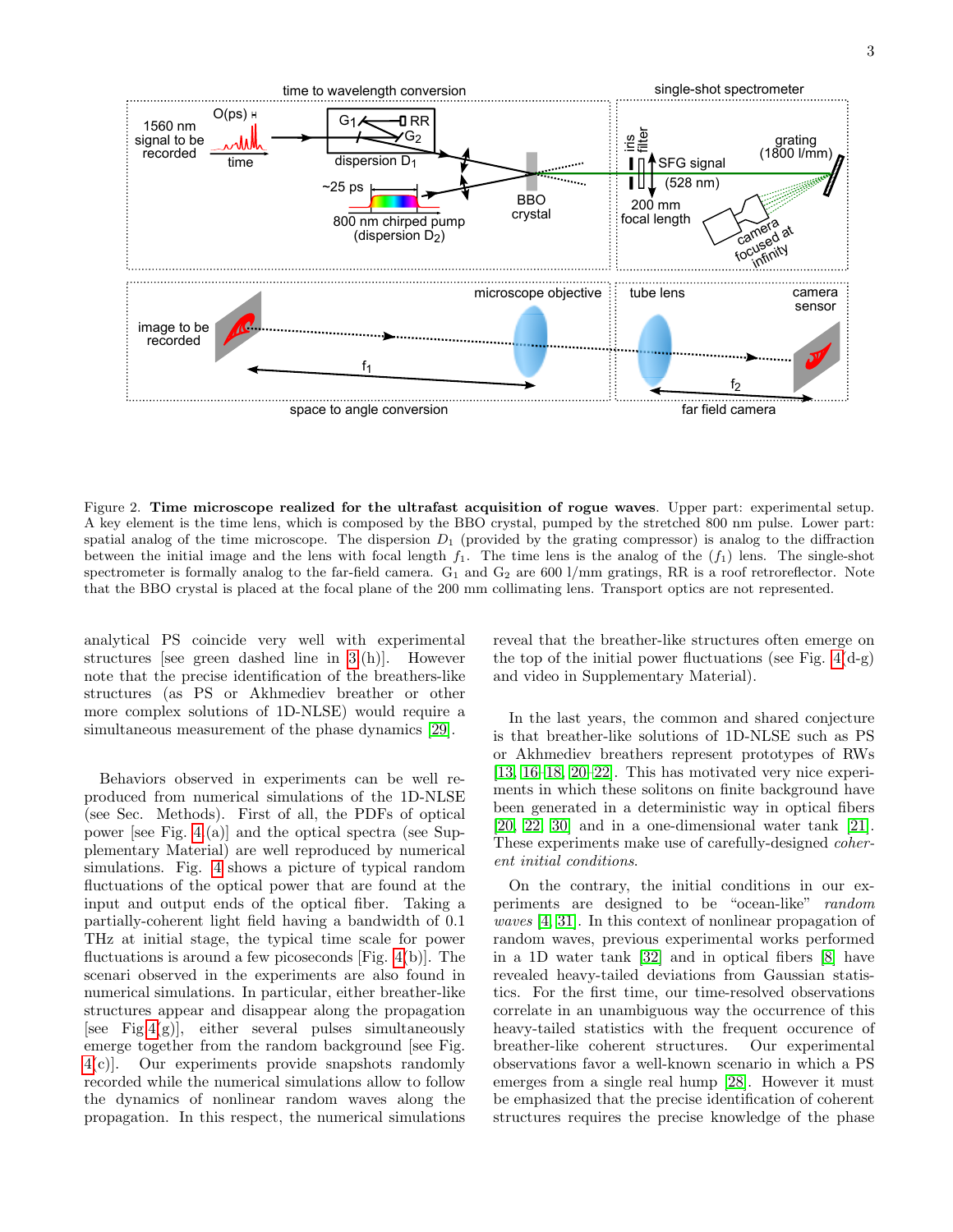

<span id="page-3-0"></span>Figure 3. Typical power profiles and Statistics of Rogue Waves (Experiments) (a) PDF of the initial condition (red line) and of the output power at 500 mW (green line), 2.6 W (blue line), 4 W (yellow line). The black line represents the normalized exponential distribution :  $PDF(P/\langle P \rangle) = \exp(-P/\langle P \rangle)$ . (b-d) Typical random signals recorded by the TM at the output of the nonlinear PM fiber. (b) PS-like structure ( $P = 2.6$  W,  $\Delta \nu = 0.1$  THz). (c) Series of multiple peaks ( $P = 2.6$  W,  $\Delta \nu = 0.1$  THz). (d) Giant optical RW reaching a peak power  $\sim 80$  times greater than the mean power of the random wave  $(P = 4 \text{ W}, \Delta \nu = 0.1 \text{ THz})$ . (e-h) Typical snapshots showing several stages leading to the emergence of a breather-like structure  $(P = 300 \text{ mW}, \Delta \nu = 0.05 \text{ THz})$ . The green dashed line in (h) represents the best fit to the analytical expression of a PS.

evolution. The simultaneaous fast measurement of phase and amplitude fluctuations therefore represents the next experimental bottleneck for the careful identification of optical RWs.

The emergence of coherent structures is a general and mysterious feature of stochastically driven processes such as turbulence, supercontinuum generation or pattern formation [\[1,](#page-5-0) [18,](#page-6-2) [33\]](#page-6-18). The time-resolved direct observation of RWs presented in the letter opens the way to numerous studies on the relationship betwen coherent structures and noise driven phenomena. In particular, shot by shot spectral measurements in pulsed experiments recently revealed the fascinating complexity of the statistical features associated to the so called modulation instability [\[33\]](#page-6-18). By using our TM, the underlying dynamics of the so-called process of noise-driven modulational instability and its nonlinear stage is an open fundamental question that can now be studied [\[15,](#page-6-10) [33\]](#page-6-18).

## METHODS

The partially coherent light (i.e., the initial condition) is generated by an Erbium fiber broadband Amplified Spontaneous Emission (ASE) source (Highwave), which is spectrally filtered (with programmable shape and linewidth) using a programmable optical filter ( Waveshaper 1000S, Finisar). The output is then amplified by an Erbium-doped fiber amplifier (Keopsys). This random light is launched into a single-mode polarization maintaining fiber (Fibercore HB-1550T), with 500 m length and a dispersion  $\beta_2 = -20 \text{ ps}^2 \text{km}^{-1}$  (measured). For a given spectral width, the power of the light launched inside the fiber is controlled using a half wavelength plate and a polarizing cube.

For the single-shot acquisition of the sub-picosecond optical signals, we realized an upconversion timemicroscope, largely based on the work of Ref. [\[10\]](#page-5-11). From the input-output point of view, the time microscope encodes the temporal shape of the optical signal onto the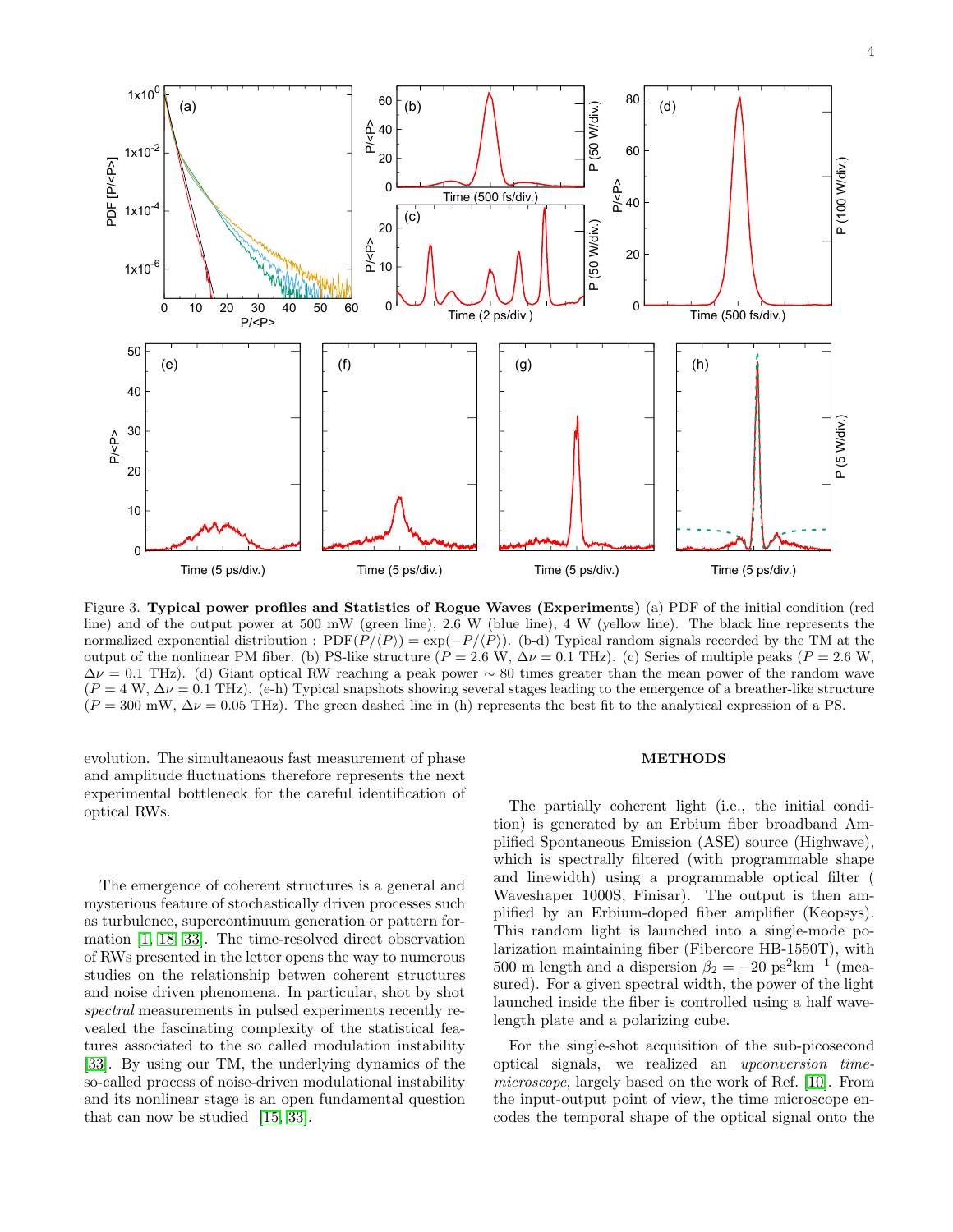

<span id="page-4-0"></span>Figure 4. Typical power profiles and Statistics of Rogue Waves (Numerical Simulations of the 1D-NLSE) (a) PDF of the initial condition (red line) and of the output power at 500 mW (green line), 2.6 W (yellow line), 4 W (blue line). The black line represents the normalized exponential distribution :  $PDF(P/(P)) = \exp(-P/(P))$ . (b) Typical fluctuations of the power of the random field used as initial condition. (c) Series of multiple peaks (zoom) ( $P = 2.6$  W,  $\Delta \nu = 0.1$  THz). (d-h) Typical snapshots (zoom) showing several stages leading to the emergence of a breather-like structure along the propagation  $(P = 1 \text{ W}, \Delta \nu = 0.05 \text{ THz}, z = 0 \text{ (d)}, z = 285 \text{ (e)}, z = 415 \text{m}, \text{ (f)} z = 500 \text{ m}.$  The green dashed line in (g) represents the best fit to the analytical expression of a PS.

spectrum of a chirped pulse (i.e., spectral encoding). Then the spectrum is recorded using a simple spectrometer composed of a 1800 l/mm grating and a sCMOS camera. A region of interest (of typically 2048x8 pixels) is selected for recording the image (a raw image is presented in Fig. 2 of the supplementary material).

For reaching high temporal resolution, a key element is the time-lens [\[9\]](#page-5-6), which is composed by a BBO crystal, pumped by a chiped 800 nm pulse. Before entering the time lens, the 1560 nm signal experiences anomalous dispersion in a classic Treacy grating compressor (see Fig. [2\)](#page-2-0).

As in other time-lens systems [\[9–](#page-5-6)[12\]](#page-5-7) high resolution requires proper adjustement of the 1560 nm compressor (see supplemental material for adjustement detail, and performances of the setup). Conceptually, this is exactly analog to the tuning of the object-microscope objective distance in classical microscopes. For all results presented in this paper, the temporal resolution is 250 fs FWHM, and the field of view is of the order of 20 ps.

As another crucial point, the time-microscope strategy leads to an extremely high dynamical range (i.e., the ratio between maximal recordable signal and dark noise). This directly stems from the choice of employing a camera for the recording. More precisely, our 16 bit sCCD camera has an RMS dark noise of  $\approx 2$  electrons and a saturation value of 30000 electrons, leading to a  $\approx$  40 dB dynamical range.

The 800 nm pump is provided by an amplified Titanium-Sapphire laser (Spectra Physics Spitfire, 2 mJ, 40 fs, a spectral bandwidth of about 25 nm), operated at 500 Hz, and only 20 nJ are typically used here. For inducing (normal) dispersion on the 800 nm pulses we simply adjusted the amplifier's output compressor. The dispersion was fixed to  $0.23 \text{ ps}^2$ , leading to chirped pulses of duration of about 20 ps. The 1560 nm grating compressor uses two 600 l/mm gratings, operated at an angle of incidence of 40 degrees, and whose planes are separated by 42 mm. The BBO crystal has 8 mm length and is cut for noncollinear type-I SFG. Focusing of the 800 nm and 1560 nm signals on the BBO crystal are performed by two lenses with 20 cm focal lengths. In order to improve the rejection of the 800 nm and the 1560 nm and to keep only the SFG at 528 nm, a 40-nm bandpass filter around 531 nm (FF01 531/40-25 Semrock) is added after the crystal. The camera is a sCMOS Hamamatsu Orca flash 4.0 V2 (C11440-22U), equiped with a 80 mm lens (Nikkor Micro 60 mm f/2.8 AF-D). The objective is focused at infinity and the waist of the SFG in the BBO crystal is imaged on the camera sensor. The camera is synchronized on the 800 nm laser pulses, and the integration time is adjusted to 1 ms, thus enabling single-shot operation of the time-microscope. PDFs of optical power are computed with  $75.10^6$  samples  $(10^2$  points taken in the center of the temporal field of the TM from 75.10<sup>4</sup> frames) for a given set of parameters.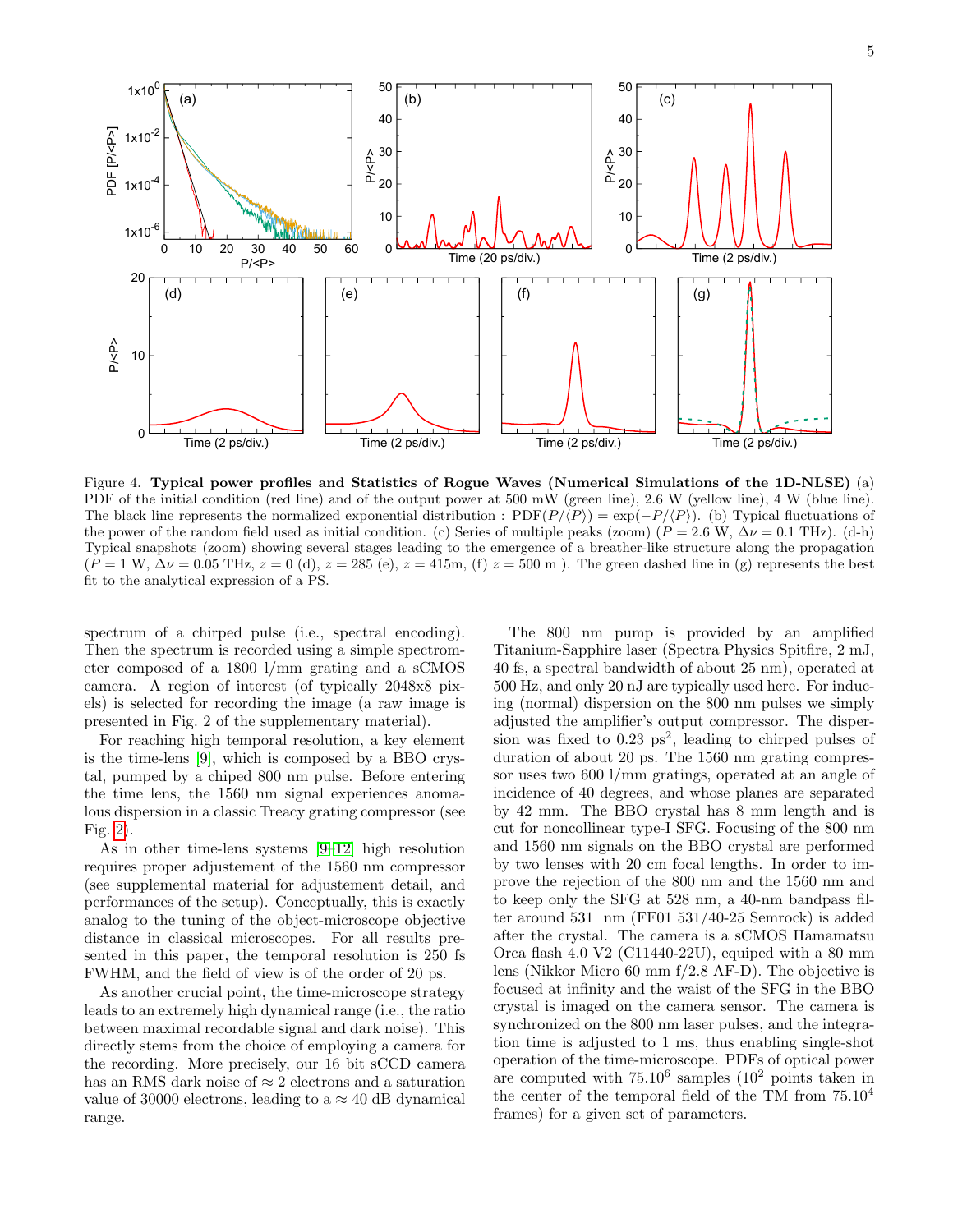Numerical simulations are performed by integrating the 1D-NLSE :

<span id="page-5-10"></span>
$$
i\frac{\partial\psi}{\partial z} = \frac{\beta_2}{2}\frac{\partial^2\psi}{\partial t^2} - \gamma|\psi|^2\psi,\tag{1}
$$

where  $\psi$  is complex envelope of the electric field, normalized so that  $|\psi|^2$  is the optical power, z is the longitudinal coordinate in the fiber, and  $t$  is the retarded time.  $\beta_2 = -20 \text{ ps}^2 \text{km}^{-1}$  is the second-order dispersion coefficient of the fiber and  $\gamma = 2$  W<sup>-1</sup>km<sup>-1</sup> is the Kerr coupling coefficient. All numerical integrations are performed using an adaptive stepsize pseudospectral method, using a mesh of 2048 points, over a temporal window of  $\Delta T = 250$ ps.

In numerical simulations presented in this letter, we neglect linear losses ( $\simeq$  0.5dB) and stimulated Raman scattering. These approximations provide quantitative agreement between experiments and numerical simulations at moderate powers (< 2W). Additionnal numerical simulations show that stimulated Raman scattering has to be taken into account in order to reproduce very precisely the experimental PDFs and optical spectra at high values of the mean power (*i.e.*  $\langle P \rangle = 4W$ ). However the main physical results (formation of RWs, emergence of breather-like structures and heavy-tailed PDFs) are not affected by stimulated Raman scattering.

The random complex field  $\psi(t, z = 0)$  used as initial condition in numerical simulations is made from a discrete sum of Fourier components :

$$
\psi(z=0,t) = \sum_{m} \widehat{X_m} e^{im\Delta\omega t}.
$$
 (2)

with  $\widehat{X_m} = \frac{1}{\Delta T} \int_0^{\Delta T} \psi(z = 0, t) e^{-im\Delta \omega t} dt$  and  $\Delta \omega =$  $2\pi/\Delta T$ . The Fourier modes  $\widehat{X_m} = |\widehat{X_m}|e^{i\phi_m}$  are complex variables. We have used the so-called random phase (RP) model in which only the phases  $\phi_m$  of the Fourier modes are considered as being random [\[34\]](#page-6-19). In this model, the phase of each Fourier mode is randomly and uniformly distributed between  $-\pi$  and  $\pi$ . Moreover, the phases of separate Fourier modes are not correlated so that <  $e^{i\phi_n}e^{i\phi_m}$  >=  $\delta_{nm}$  where  $\delta_{nm}$  is the Kronecker symbol  $(\delta_{nm} = 0 \text{ if } n \neq m \text{ and } \delta_{nm} = 1 \text{ if } n = m).$  With the assumptions of the RP model above described, the statistics of the initial field is stationary, which means that all statistical moments of the complex field  $\psi(z)$  $(0, t)$  do not depend on x [\[24\]](#page-6-7). In the RP model, the power spectrum  $n_0(\omega)$  of the random field  $\psi(z=0,t)$  reads as :

$$
\langle \widehat{X}_n \widehat{X}_m \rangle = n_{0n} \, \delta_{nm} = n_0(\omega_n). \tag{3}
$$

with  $\omega_n = n \Delta \omega$ . In our simulations, we have taken a random complex field  $\psi(z=0,t)$  having a Gaussian optical power spectrum that reads

$$
n_0(\omega) = n_0 \exp\left[-\left(\frac{\omega^2}{\Delta\omega^2}\right)\right]
$$
 (4)

where  $\Delta \omega = 2\pi \Delta \nu$  is the half width at 1/e of the power spectrum. Statistical properties of the random wave have been computed from Monte Carlo simulation made with an ensemble of  $10^5$  realizations of the random initial condition.

- <span id="page-5-0"></span>[1] Sirovich, L. Turbulence and the dynamics of coherent structures. part i: Coherent structures. Quarterly of applied mathematics 45, 561–571 (1987).
- <span id="page-5-1"></span>[2] Onorato, M., Osborne, A. R., Serio, M. & Bertone, S. Freak waves in random oceanic sea states. Phys. Rev. Lett. 86, 5831–5834  $(2001)$ .
- [3] Kharif, C., Pelinovsky, E. & Slunyaev, A. Rogue Waves in the Ocean (Springer, Heidelberg, 2009).
- <span id="page-5-2"></span>[4] Onorato, M., Residori, S., Bortolozzo, U., Montina, A. & Arecchi, F. Rogue waves and their generating mechanisms in different physical contexts. Physics Reports 528,  $47 - 89$  (2013).
- <span id="page-5-3"></span>[5] Solli, D. R., Ropers, C., Koonath, P. & Jalali, B. Optical rogue waves. Nature 450, 1054–1057 (2007).
- [6] Erkintalo, M., Genty, G. & Dudley, J. M. Rogue-wavelike characteristics in femtosecond supercontinuum generation. *Opt. Lett.* **34**, 2468-2470 (2009).
- <span id="page-5-4"></span>[7] Mussot, A. et al. Observation of extreme temporal events in cw-pumped supercontinuum. Opt. Express 17, 17010– 17015 (2009).
- <span id="page-5-5"></span>[8] Walczak, P., Randoux, S. & Suret, P. Optical rogue

waves in integrable turbulence. Phys. Rev. Lett. 114, 143903 (2015). URL [http://link.aps.org/doi/10.](http://link.aps.org/doi/10.1103/PhysRevLett.114.143903) [1103/PhysRevLett.114.143903](http://link.aps.org/doi/10.1103/PhysRevLett.114.143903).

- <span id="page-5-6"></span>[9] Kolner, B. H. & Nazarathy, M. Temporal imaging with a time lens. Optics letters 14, 630–632 (1989).
- <span id="page-5-11"></span>[10] Bennett, C. & Kolner, B. Upconversion time microscope demonstrating  $103\times$  magnification of femtosecond waveforms. Optics letters 24, 783–785 (1999).
- [11] Foster, M. A. et al. Silicon-chip-based ultrafast optical oscilloscope. Nature 456, 81–84 (2008).
- <span id="page-5-7"></span>[12] Okawachi, Y. et al. Asynchronous single-shot characterization of high-repetition-rate ultrafast waveforms using a time-lens-based temporal magnifier. Opt. Lett. **37**, 4892– 4894 (2012). URL [http://ol.osa.org/abstract.cfm?](http://ol.osa.org/abstract.cfm?URI=ol-37-23-4892) [URI=ol-37-23-4892](http://ol.osa.org/abstract.cfm?URI=ol-37-23-4892).
- <span id="page-5-8"></span>[13] Akhmediev, N., Ankiewicz, A. & Taki, M. Waves that appear from nowhere and disappear without a trace. Physics Letters A 373,  $675 - 678$  (2009).
- <span id="page-5-9"></span>[14] Hammani, K., Kibler, B., Finot, C. & Picozzi, A. Emergence of rogue waves from optical turbulence. Physics Letters  $A$  374, 3585 – 3589 (2010).